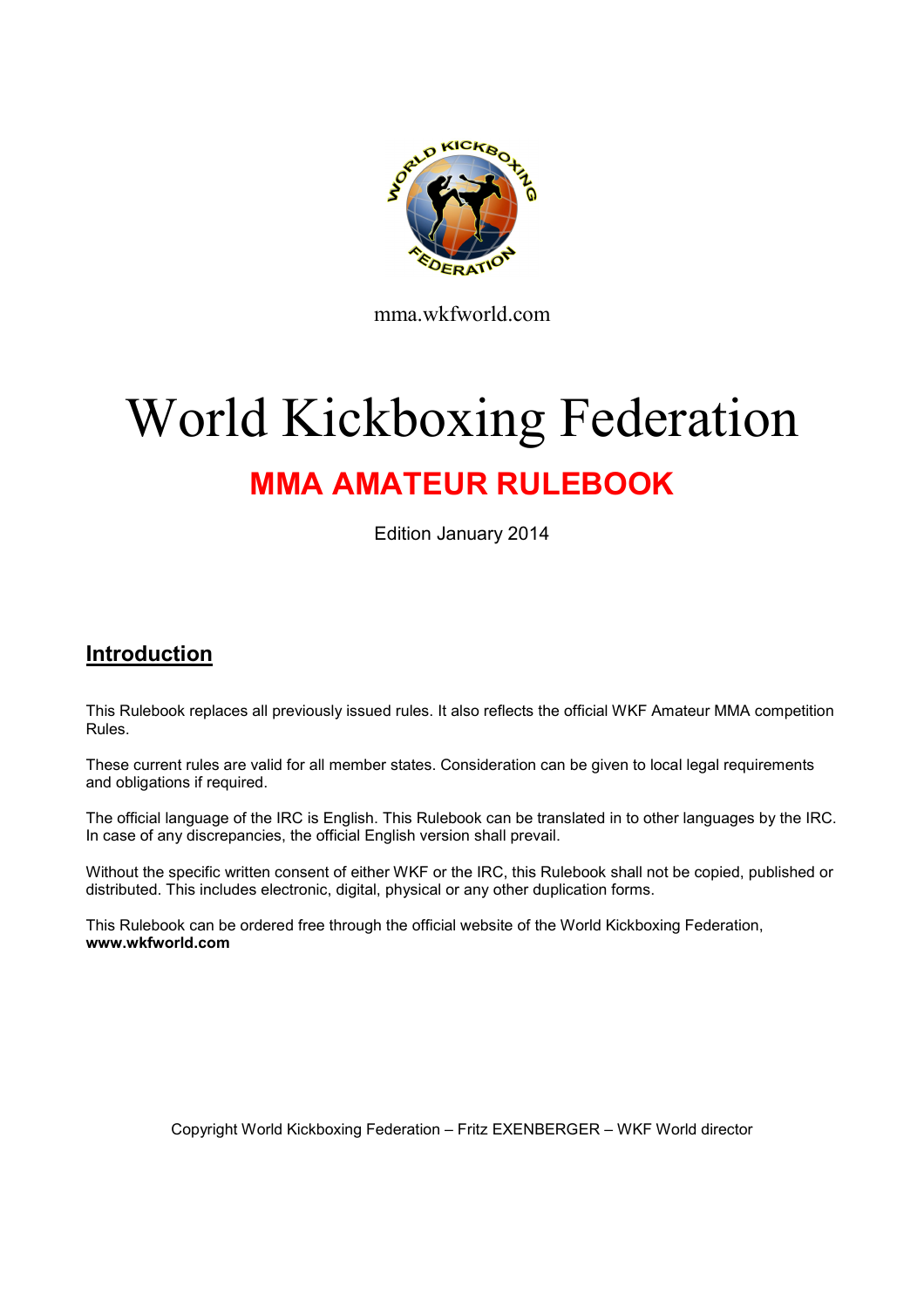# 1. MMA

WKF MMA rules permit all styles of Martial Arts fighting. The competitors fight the scheduled rounds to a Judge's decision, or until one submits, or until the Doctor, Referee, or designated second stops the fight.

#### 1.1 The Ring

The fighting area shall be a regular cage or Boxing ring according AIBA standard, as approved by the WKF. A standard boxing type rope ring or MMA type cage is allowed subject to WKF approval. If a standard boxing type roped ring is used it shall have four or five ring ropes and the ring floor shall extend beyond the ropes not less than 50 cm. Padding must extend over the edge of the platform, the area around the ring must be matted. The fighting area must have a canvas covering. No vinyl or other plastic rubberised covering will be permitted. If fencing is used then all metal parts must be covered and padded in a manner approved by the WKF.

#### 1.2 Height of Ring or Cage

The ring platform shall be at least 70 cm above the floor of the building and shall be provided with suitable steps or ramp for use by the Fighters. Ring-side tables must be no higher than ring platform level and must run the full length of all four sides of the ring.

# 2.0 Fighters' Eligibility

#### 2.1. Amateur Status

No Fighter may compete in an WKF MMA Amateur bout, if the Fighter has competed as a Professional in any combat sport without the express written approval of the WKF

#### 2.2. Fighters' Association Membership

WKF licensing is mandatory for all Fighters and Promoters. All fighters must sign an WKF approved liability waiver for each bout.

#### 2.3. Suspended Fighters

Any Fighter who is currently under suspension by the WKF or by any athletic commission will not be permitted to participate in any WKF event for the duration of the suspension.

# 3.0 Pre Fight regulations

#### 3.1. Examination of Fighters

Any Fighter applying for eligibility to compete in an WKF event must be examined by a Physician certified by the WKF, to establish both physical and mental fitness for competition.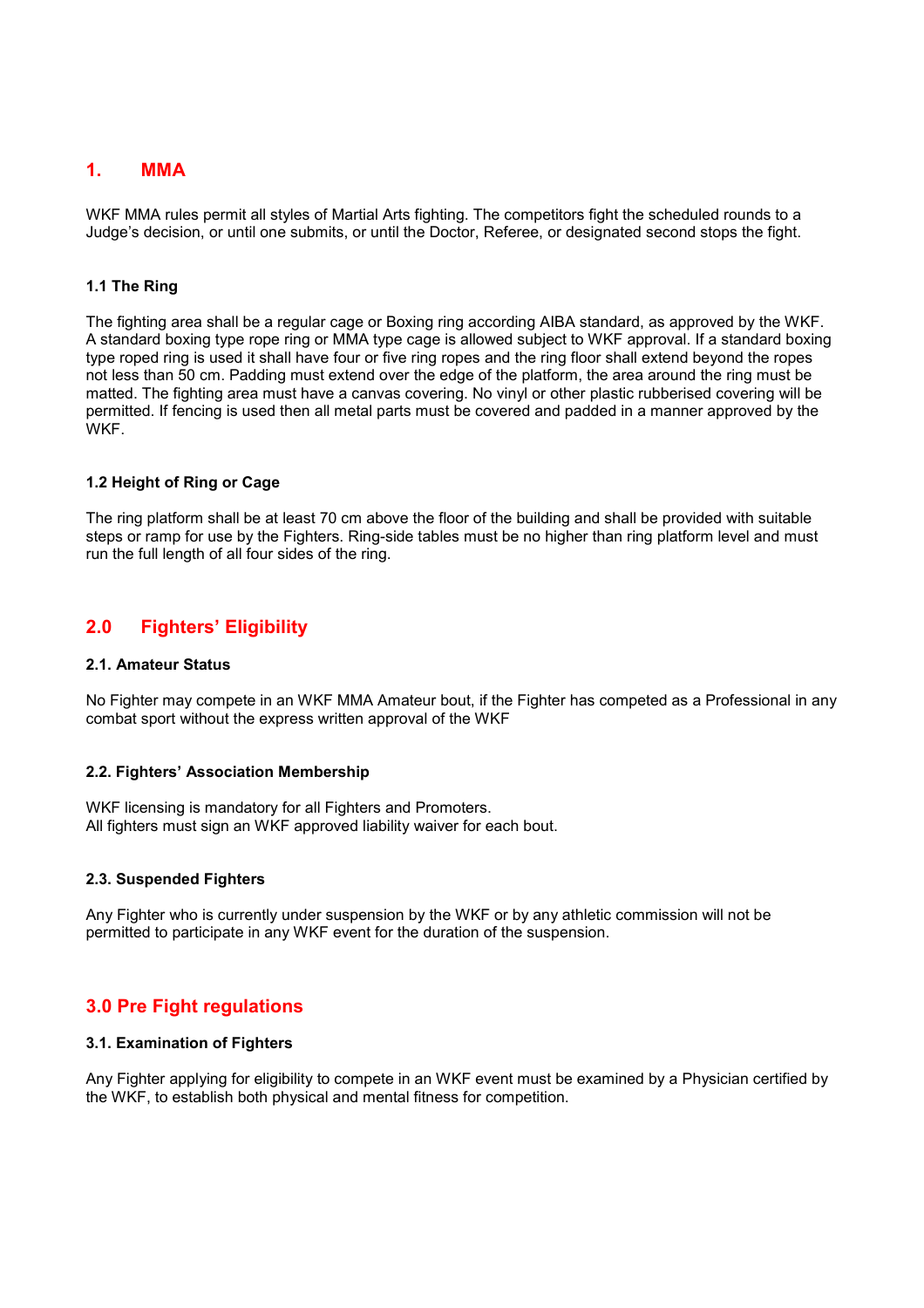#### 3.2. Weight Distribution

| <b>WEIGHT</b>             | <b>MALE</b> | <b>FEMALE</b> |
|---------------------------|-------------|---------------|
|                           |             |               |
| <b>LIGHTWEIGHT</b>        | $-65$ Kg    | $-55$ kg      |
| WELTERWEIGHT              | $-70$ Kg    | $-60$ kg      |
| MIDDLEWEIGHT              | $-75$ Kg    | $-65$ kg      |
| <b>SUPER MIDDLEWEIGHT</b> | $-80$ Kg    |               |
| <b>CRUISERWEIGHT</b>      | $-85$ Kg    |               |
| <b>LIGHT HEAVYWEIGHT</b>  | $-90$ Kg    | $-70$ kg      |
| <b>HEAVYWEIGHT</b>        | $-100$ Kg   | $+70$ kg      |
| <b>SUPER HEAVYWEIGHT</b>  | $+100$ Kg   |               |

#### 3.3. Weight Time

Fighters will be weighed on or before the day of the match, at a time to be determined by the WKF, on scales approved by the WKF.

#### 3.4. Minimum Ages of Fighters

No Fighter shall participate in an WKF MMA event, if he is less than 18 years of age.

Male and female cadets can fight in the category after the  $16<sup>th</sup>$  birthday and before the  $18<sup>th</sup>$  birthday.

All Fighters seeking eligibility to compete in an WKF event must provide proof of age, such as a notarized copy of their Birth Certificate, or a Government issued form of identification.

#### 3.6. Fighters Must Report

All Fighters or representative Second, must attend the pre-fight meeting held by the WKF Representative. This meeting will typically be following the weigh-in, or during the afternoon before the event. In addition, Fighters will be required to report for physicals, and to their dressing rooms, at the time specified by the WKF Representative. Failure to do so will result in fines as per the WKF fine schedule, and possibly result in the Fighter being dropped from the event. All fines will be retained by the WKF.

All Fighters, once they report to the WKF Representative or the Supervisor in charge of dressing rooms immediately prior to the start of an event, are not to leave the facility, and are subject to urinalysis and fines, if they do not remain in approved areas.

#### 3.7. Fighters' Appearance

All Fighters must be clean and present a tidy appearance. Only Vaseline may be applied lightly, and only to the face of a fighter. No other product may be permitted. Fingernails and toenails must be well trimmed.

#### 3.8. Fighters Disqualified or Declared Ineligible

Fighters who are declared ineligible for their bouts due to excessive weight, misrepresented age, physical incapacities pre-known to the Fighter, or other wilful violation of WKF regulations, will be subject to fines and suspension by the WKF Supervisor. Unless otherwise specified in the Fighter's contract, the Promoter will have no obligation to the ineligible Fighter, and may demand reimbursement from the Fighter for any expenses pre-paid by the Promoter. The Promoter will, however, be obligated to pay the expenses of the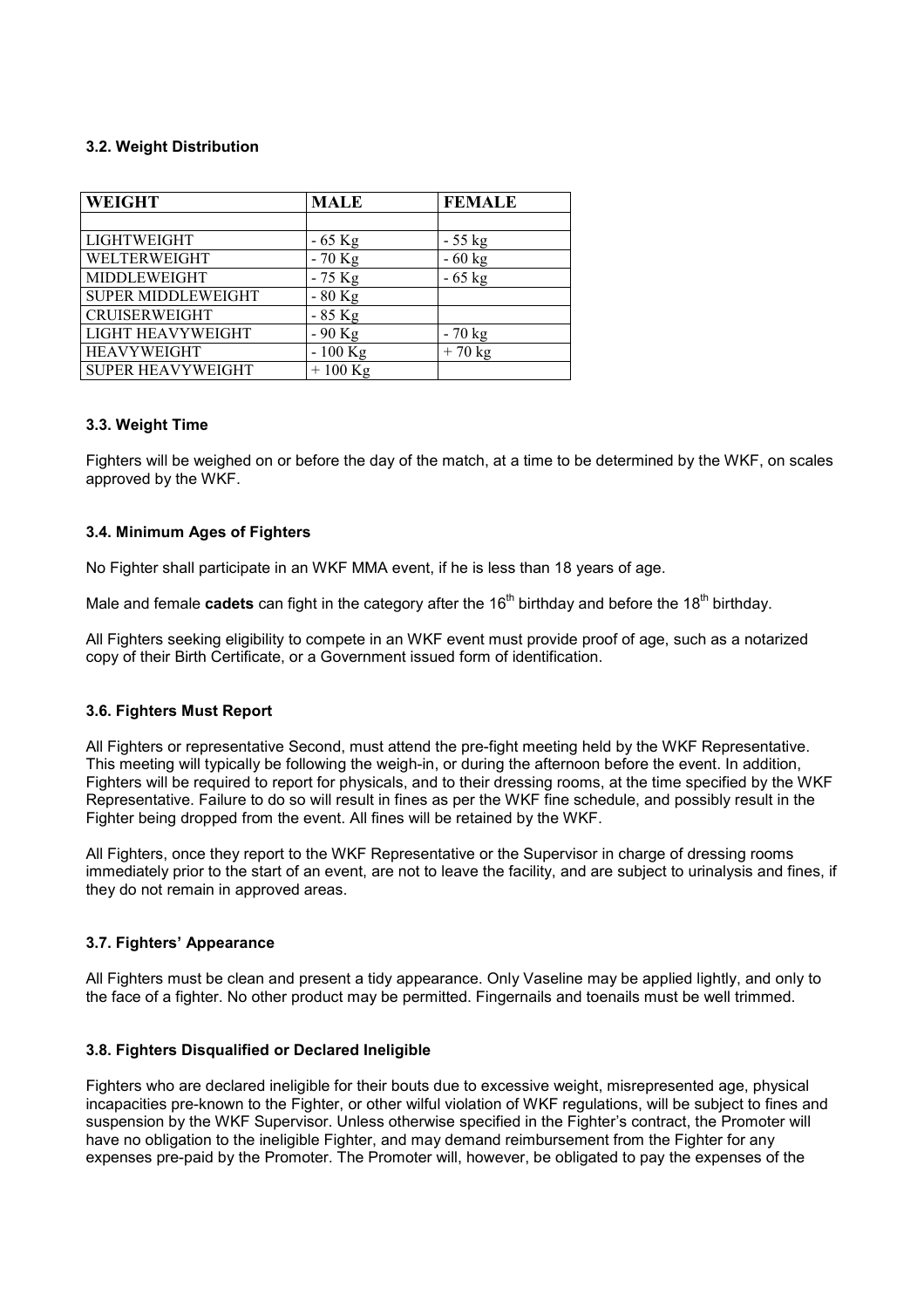opposing Fighter who presents himself properly, plus any cancellation settlements if provided for in that Fighter's contract.

Fighters who are disqualified during their bout for wilful gross rule violations, or unprofessional performance, or who represent themselves improperly following their bout, may be subject to the same penalties, at the discretion of the WKF Representative, with the approval of the WKF Commissioner.

#### 3.9. Fighters and/or Trainers on Suspension.

Fighters and or Trainers who are on disciplinary suspension may not participate in any function of a match for the duration of the suspension. They may not be in the locker room or at ringside in any role or capacity.

# 4.0 Fighters and Seconds Apparel

#### 4.1 Apparel

Apparel approved by the WKF Representative must be worn by all Fighters upon entering the ring. Any Fighters presenting themselves in attire deemed inappropriate may be fined by the WKF Representative, and will not compete in their bout until they present themselves according to regulations.

No shoes, no shirts for male contestants, no metal zippers on shorts, no rings, jewellery, or items other than those allowed may be worn.

#### 4.2 Protective Equipment

#### a. GLOVES - STANDARD SPECIFICATION (minimum of 7 oz.)

All gloves must be of a professional quality and must be approved by the WKF Representative. All gloves must be made so as to fit the hands of any Fighter whose hands may be unusual in size. The make and type of all gloves must be approved in advance by the WKF Representative. The Referee must inspect and approve any tape used on the gloves. If the gloves have been used previously, they must be whole, clean and subject to inspection by the Referee or by the WKF Representative as to condition. If they found to be imperfect, the gloves will be changed before the bout starts. No breaking, roughing, or twisting of gloves shall be permitted.

#### b. HAND AND FOOT/ANKLE WRAPPINGS

The wrapping of hands is allowed according to the following specifications: Fighters who wish to wrap their hands shall be responsible for their own gauze and tape. Gauze shall be of the soft or soft-stretch type, and shall not exceed 2 cm in width. Tape shall be of the soft adhesive type and shall not exceed 2.5 cm inches in width. One ten yard roll of gauze and not more than two yards of tape, are the maximum allowable amounts for each hand. No other materials, including pre-made hand wraps, shall be allowed; nor shall any amounts exceeding those listed be allowed under any circumstances. Gauze shall be for the protection of the hand only, and the amount shall be the discretion of the WKF Representative. Tape shall be present only to hold the gauze in place, and no more than one layer of tape be allowed on the striking surface of the hand and only 1 strip between the fingers. The wrapping of feet/ankles is not mandatory. Fighters who wish to wrap their feet/ankles shall be responsible for their own gauze and tape, or may use an approved neoprene ankle brace. Gauze shall be of the soft or soft-stretch type, and shall not exceed 2 cm in width. Tape shall be of the soft adhesive type and shall not exceed 2.5 cm in width.

The use of footgear is prohibited.

The WKF Representative, or his designee, must inspect all hand and foot/ankle wrappings.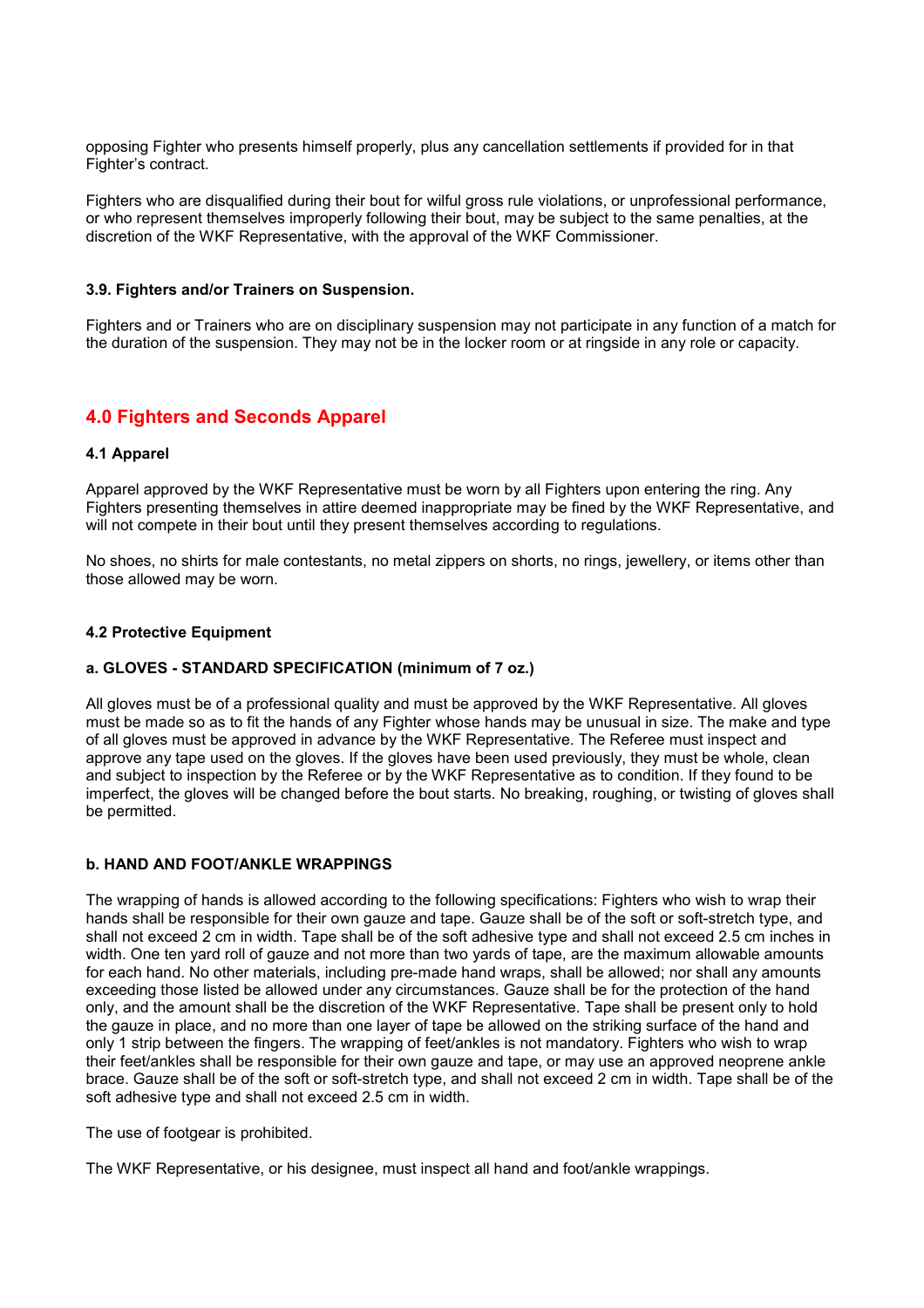#### c. GROIN PROTECTORS

All male and female Fighters are required to wear an approved groin protector. A plastic cup with an athletic supporter is adequate. A breast protector for female Fighters is high recommended.

#### d. MOUTHPIECE

All fighters must wear fitted mouthpieces. All fighters are required to have an extra mouthpiece ringside during their match.

#### 4.3. Number of Seconds and their appearance

Each Fighter may have up to three Seconds of his choice and each Second, while assisting the Fighter must wear an WKF approved uniform (subject to the approval of the WKF Representative), must present a neat and tidy appearance, provide a pail, tape, water bottle and other equipment necessary to perform his function. Seconds may not sit, stand on, lean on or touch the cage / ring apron during the course of the bout, nor otherwise interfere physically or verbally with the bout or the duties of the Officials. Seconds must remain in designated areas assigned to them by the WKF Representative during the bout. The WKF Representative may levy fines and/or disqualification of the Fighter for improper and unprofessional conduct by the Seconds. A Manager or Chief Second may toss a towel into the ring in token of the defeat of his principal.

# 5.0 CONDUCT OF BOUTS

#### 5.1 Duration of Amateur bouts

A maximum of three rounds three minutes with a break for one minute will be scheduled for each bout. In case of a draw one extra round for three minutes is compulsory.

All cadets will fight for two rounds three minutes with a break for one minute. In case of a draw one extra round for three minutes is compulsory.

The fight continues until one Fighter submits, his Corner throws in the towel, the Referee stops the fight or the Doctor stops the contest, or the time limit of the rounds expires. The time runs continuously and may be called or stopped only by the Referee in special cases, such as equipment malfunction or commitment of a foul.

#### 5.2. Referee Instruction

The Referee will, before starting a bout, ascertain from each Fighter the name of his Chief Handler and will hold said Chief Handler responsible for the conduct of his Assistant Handler(s) during the progress of a bout.

Immediately before the bout commences, the Referee will call the Fighters to the centre of the ring and address them for the final time before the bout commences. The Fighters will then return to their corner and wait for the Referee's command to begin. The Referee will signal the Timekeeper and the bout will commence.

The Referee will supervise the action of the bout insuring that it is conducted adhering to all of the safety and fairness rules, regulations and policies.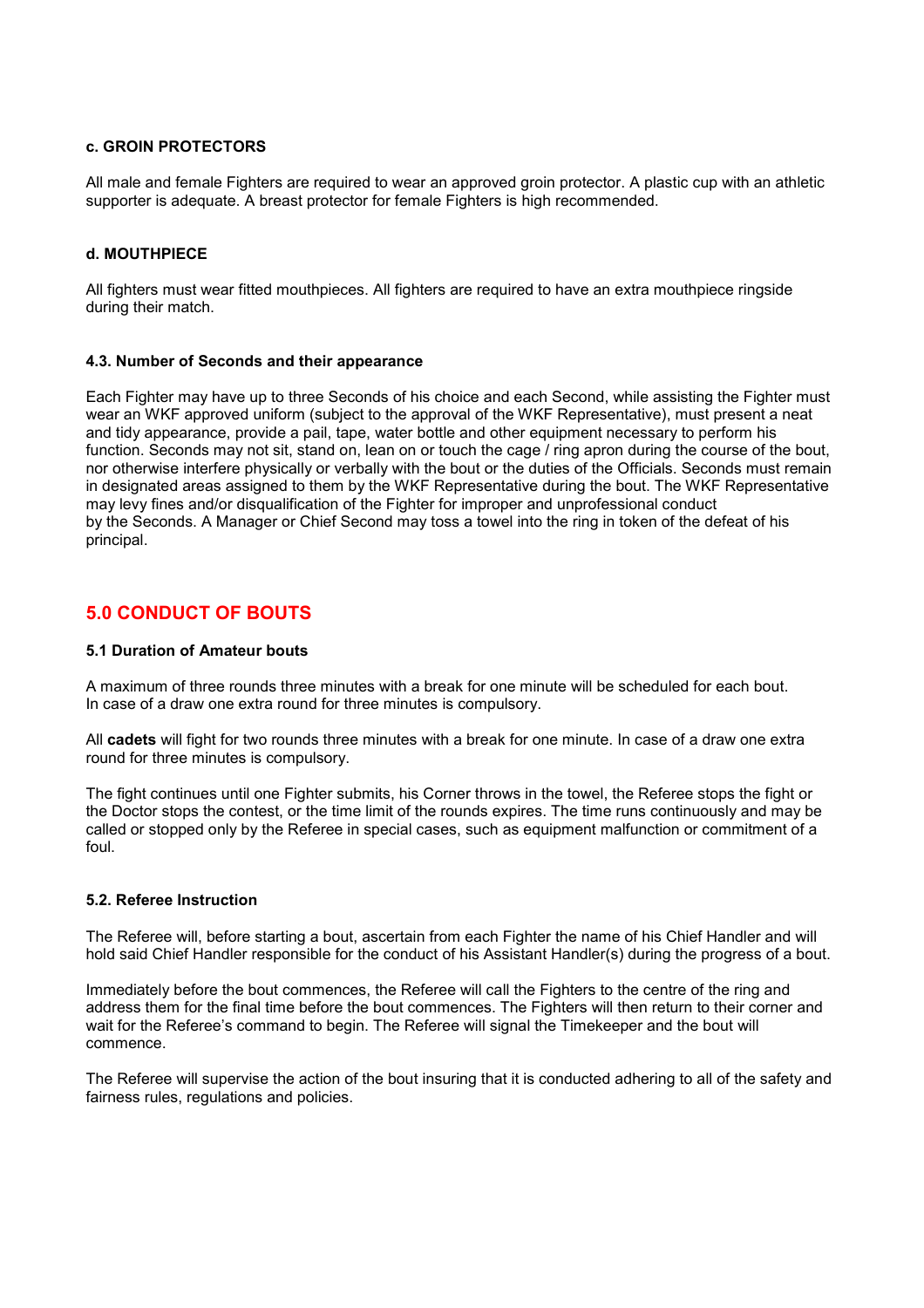#### 5.3. Authorised Offensive Techniques

#### a. LEGAL TECHNIQUES WHILE STANDING

- Closed hand strikes to the head and body. Spinning Back Fist
- Kicks to the head, body and legs
- Knees to body and legs
- Throws/Take downs/Sweeps
- Standing Submissions
- Chokes
- Arm bars and locks
- Shouldering

# b. LEGAL TECHNIQUES WHILE ON THE GROUND

- Closed hand strikes to body and legs
- Submissions (Chokes, Arm Bars/Locks, Straight Leg Locks ONLY)

#### c. ILLEGAL TECHNIQUES WHILE STANDING (FOULS)

- Elbows
- Knees to head
- Linear Kicks to knees
- Stomps on feet
- Groin strikes
- Intentionally Hitting back of head
- Spine or kidney strikes
- Excessive Slamming
- Throws onto head or neck (spiking)
- Throws against a joint
- Throwing out of competition area
- Neck cranks (turning the neck)
- Holding ropes or cage or holding the uniform or protective padding
- Pinching, biting, gouging, and anything that might be considered "dirty fighting"
- Fish hooking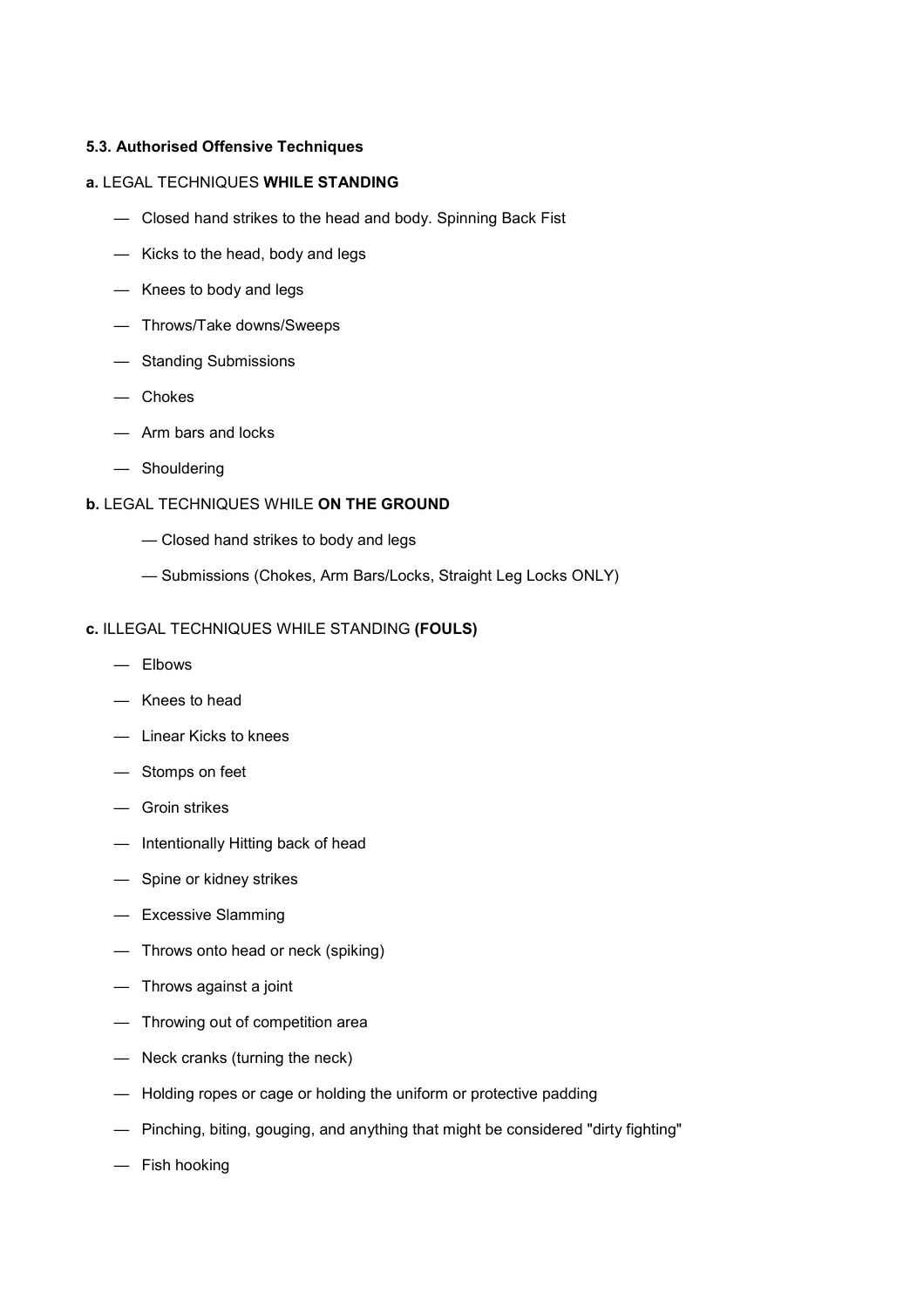## d. ILLEGAL TECHNIQUES WHILE ON GROUND (FOULS)

- Elbow strikes
- Neck cranks (twisting the neck)
- Heel hooks
- Finger locks or Toe Locks
- Choking with hand on throat
- Smothering (hand over mouth)
- Spine locks
- Hammer locks
- Fish hooks
- Groin strikes
- Spine strikes
- Throwing out of competition area
- Pinching, biting, gouging, and anything that might be considered "dirty fighting"
- Grabbing or holding the uniform or protective padding

#### 5.4. FOULS (other than those mentioned above)

a) Fouls, at the discretion of the Referee, based on the intent of the Fighter committing the foul and the result of the foul, may cause time to be stopped in the bout and warnings, recuperation time and/or Disqualification being issued.

Anything not expressly included above as legal techniques may be considered a foul, including but not limited to:

- 1. HEAD BUTTING
- 2. EYE GOUGING
- 3. BITING
- 4. HAIR PULLING
- 5. FISH-HOOKING
- 6. GROIN ATTACKS OF ANY KIND<br>7. PUTTING A FINGER INTO AN OI
- PUTTING A FINGER INTO AN ORIFICE OR INTO A CUT
- 8. SMALL JOINT MANIPULATION / FINGER LOCKS
- 9. STRIKING THE SPINE OR THE BACK OF THE HEAD
- 10. STRIKING WITH THE ELBOW OR FOREARM
- 11. KNEE STRIKES TO THE HEAD
- 12. LINEAR KICKS TO THE KNEES
- 13. HEEL HOOKS
- 14. SPINE LOCKS
- 15. NECK CRANKS
- 16. EXCESSIVE SLAMMING
- 17. STOMPS ON THE FEET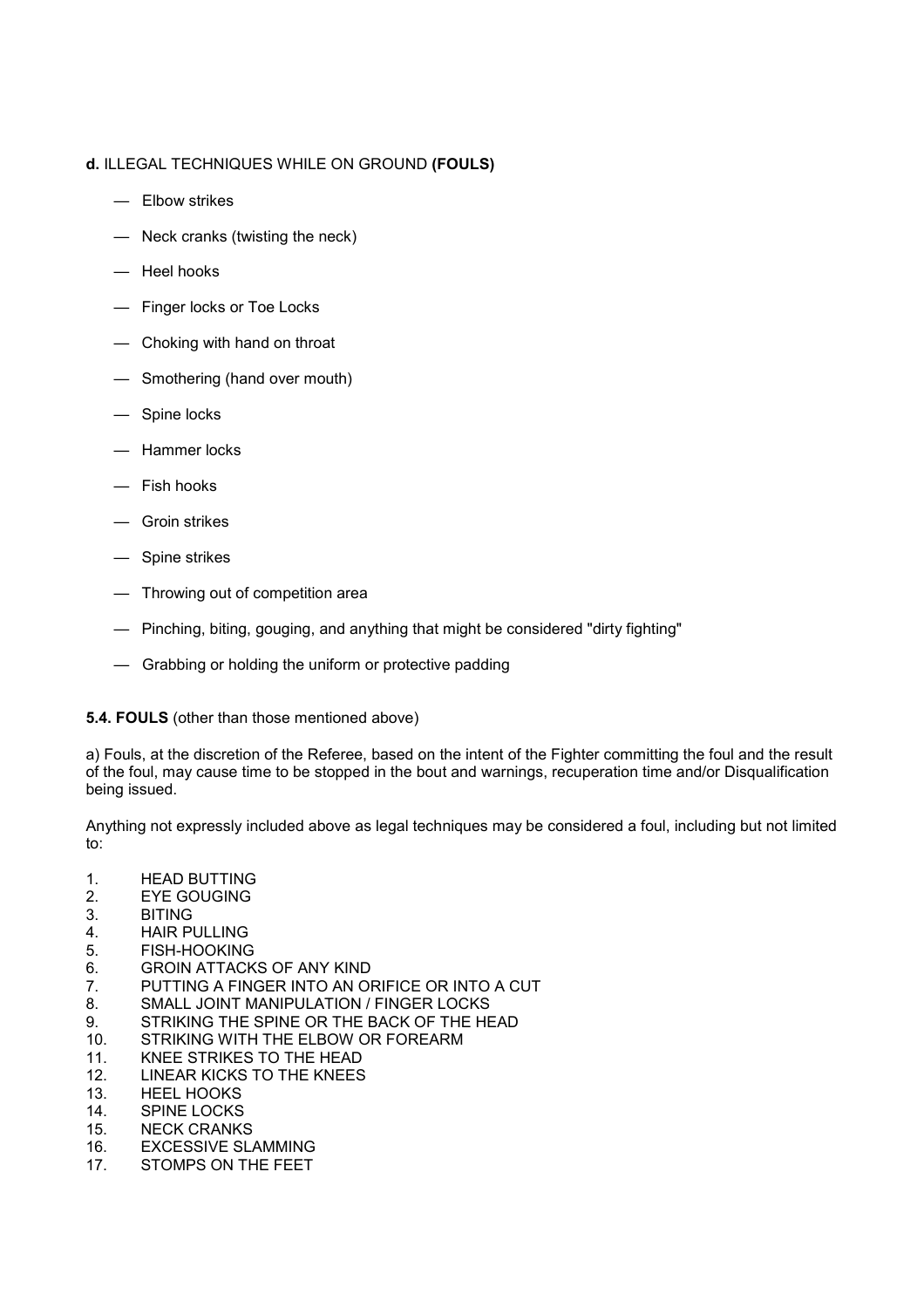- 18. THROWS AGAINST A JOINT
- 19. THROAT STRIKES OR GRABBING THE TRACHEA<br>20. CLAWING, TWISTING OR PINCHING THE FLESH
- CLAWING, TWISTING OR PINCHING THE FLESH
- 21. GRABBING THE CLAVICLE
- 22. STRIKING THE HEAD OF A GROUNDED OPPONENT<br>23. PURSUING AN OPPONENT TO THE GROUND WHO H
- 23. PURSUING AN OPPONENT TO THE GROUND WHO HAS BEEN DOWNED BY A DAMAGING **STRIKE**
- 24. STOMPING A GROUNDED OPPONENT
- 25. STRIKING THE KIDNEY
- 26. SPIKING AN OPPONENT TO THE CANVAS ON HIS HEAD OR NECK
- 27. PUSHING OR THROWING AN OPPONENT OUT OF THE RING
- 28. HOLDING THE SHORTS OR GLOVES OF AN OPPONENT
- 29. SPITTING
- 30. ENGAGING IN ANY UNSPORTSMANLIKE CONDUCT THAT CAUSES AND INJURY
- 31. HOLDING THE FENCE
- 32. USING ABUSIVE LANGUAGE
- 33. ATTACKING ON THE BREAK<br>34. ATTACKING YOUR OPPONED
- ATTACKING YOUR OPPONENT WHILE HE'S UNDER THE CARE OF THE REFEREE
- 35. ATTACKING AFTER THE BELL
- 36. FLAGRANTLY DISREGARDING THE INSTRUCTIONS OF THE REFEREE<br>37. TIMIDITY, INCLUDING AVOIDING CONTACT, LOSING YOUR MOUTHPIF
- 37. TIMIDITY, INCLUDING AVOIDING CONTACT, LOSING YOUR MOUTHPIECE, FAKING INJURY
- 38. INTERFERENCE FROM THE CORNER MAN

Fouls result in a point being deducted by the official Scorekeeper from the offending contestant's score. (The Judges should only make notations of points deducted by the Referee, for each round)

Only a Referee can assess a foul. If the Referee does not call the foul, Judges must not make that assessment on their own.

A fouled Fighter has up to three minutes to recuperate.

If a foul is committed:

The Referee shall stop time and shall check the fouled contestant's condition and safety

The Referee shall then assess the foul to the offending contestant, deduct points, and notify the Corner Men, Judges and official scorekeeper

If a bottom contestant commits a foul, unless the top contestant is injured, the fight will continue. If top contestant is injured, he will be give his recovery time and then put back into top position if able to continue.

#### NOTE:

A fighter who executes a fouling technique which is deemed malicious (with the intent of causing injury above and beyond the scope reasonably expected in a bout of this nature), may be subject to bearing the medical, as well as related recovery and recuperation expenses of the fighter who is injured as a result of such fouling technique.

#### 5.5. FOULING, STOPPING THE BOUT

If the Referee determines that the fouled Fighter needs time to recover, he may stop the bout (and the time) and give the injured Fighter a reasonable amount of time to recover, up to a maximum of 3 minutes under normal circumstances. At the end of this reasonable rest period the Referee and the Ring Physician will determine if the fouled Fighter can continue the bout, if he can, the bout will continue.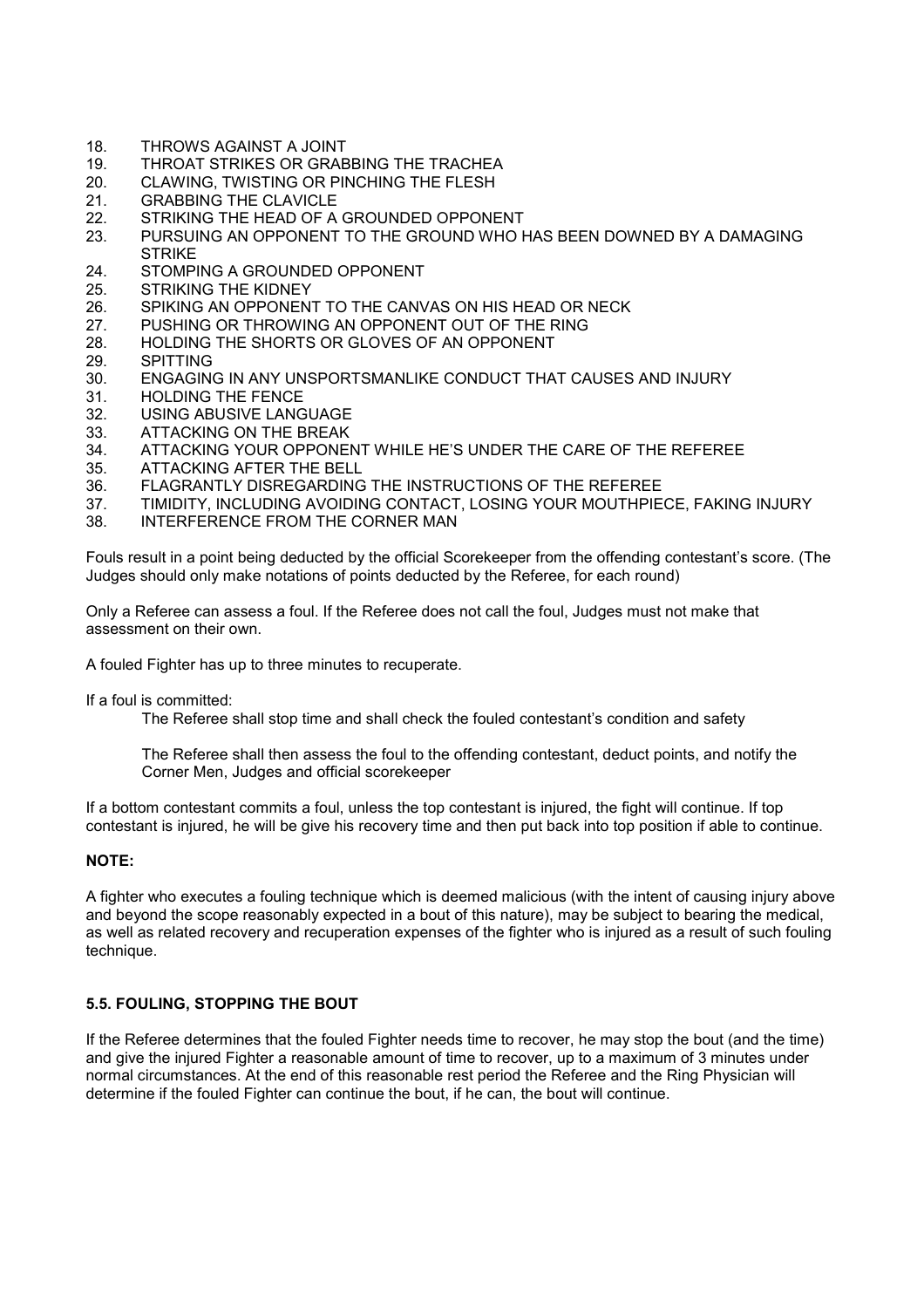The results of the foul will be based on the following determination by the Referee:

If the referee determines that the foul was obviously committed by one of the fighters, and that the fouled Fighter did not contribute to the injury (by landing his groin on an opponents knee, etc.), the Referee can Disqualify the Fighter committing the foul and declare the fouled Fighter the winner. If the Referee determines that the injured Fighter was responsible for his own injury, the Referee will not penalise his opponent in any manner. In this case, if the Referee or Ring Physician determines that the injured Fighter is unable to continue, he will lose by "Technical Knock-Out".

If the Referee determines that there was no fault attributable to either Fighter (that the injury was caused by both Fighters), the Referee will allow the injured Fighter time to recover. If, at the end of the recovery period, the Referee or the Ring Physician determines that the fouled Fighter cannot continue, the bout will be called a "Technical Draw". If an injury occurs due to a suspected foul, that the Referee was unable to see, a "Blind Foul", the Referee may, at his sole and final discretion, confide with the WKF Representative, to determine if and where the fault may be placed.

A referee's decision on fouls may be overruled at ringside only by the WKF Representative, and then, only in the instance of a clear error or misapplication of the rules.

#### 5.6. THE POWER TO STOP THE CONTEST

The Referee, the Fighter's Chief second, the Doctor or the Fighter may stop contest. The Referee or the Doctor shall have the power to stop a bout at any stage during the bout, if he considers that either Fighter is in such condition that to continue might subject him to serious injury. Should both Fighters be in such condition that to continue might subject them to a serious injury the Referee will declare the match a "technical Draw" A Fighter who submits or "taps out" or a Fighter whose Chief second "throws in the towel" loses the bout.

#### 5.7. PROCEDURE FOR FAILURE TO COMPETE

In any case where the Referee decides that the Fighters are not honestly competing, that a knockout is a "dive", or a foul is actually a prearranged termination of the bout, he will not disqualify a Fighter for fouling, nor render a decision. He shall stop the bout and declare it ended and an investigation will be initiated. The Announcer shall inform the audience that a "No Decision" was rendered. The WKF Supervisor will have the final authority in rendering a decision on the match.

#### 5.8. GROUND ACTIVITY RULE

If both Fighters have gone to the ground and neither is actively working to improve his position then they shall be separated and stood up by the Referee. The Referee shall immediately restart the bout from the standing position. If one Fighter has gone to the ground and the other fighter refuses to pursue his opponent to the ground and fails to administer legal strikes from the standing position the referee shall "stand up" the downed fighter and re-engage the action.

#### 5.9. MOUTHPIECES

No Fighter will be allowed to begin any bout without a mouthpiece. Whenever the mouthpiece is knocked out by a fair blow or a foul tactic, or however the mouthpiece is dropped or spit out by the Fighter, the Referee shall wait for a lull in the activity of both Fighters, call time out, stop the bout in place, and replace the mouthpiece. Wilful dropping, or spitting out of the mouthpiece by a Fighter, shall also be deemed as a "delay of bout" foul, and the Fighter shall be penalised accordingly by the Referee. The mouthpiece is replaced whenever it is lost for any reason. All fighters must bring two mouthpieces to the ringside for use during their match.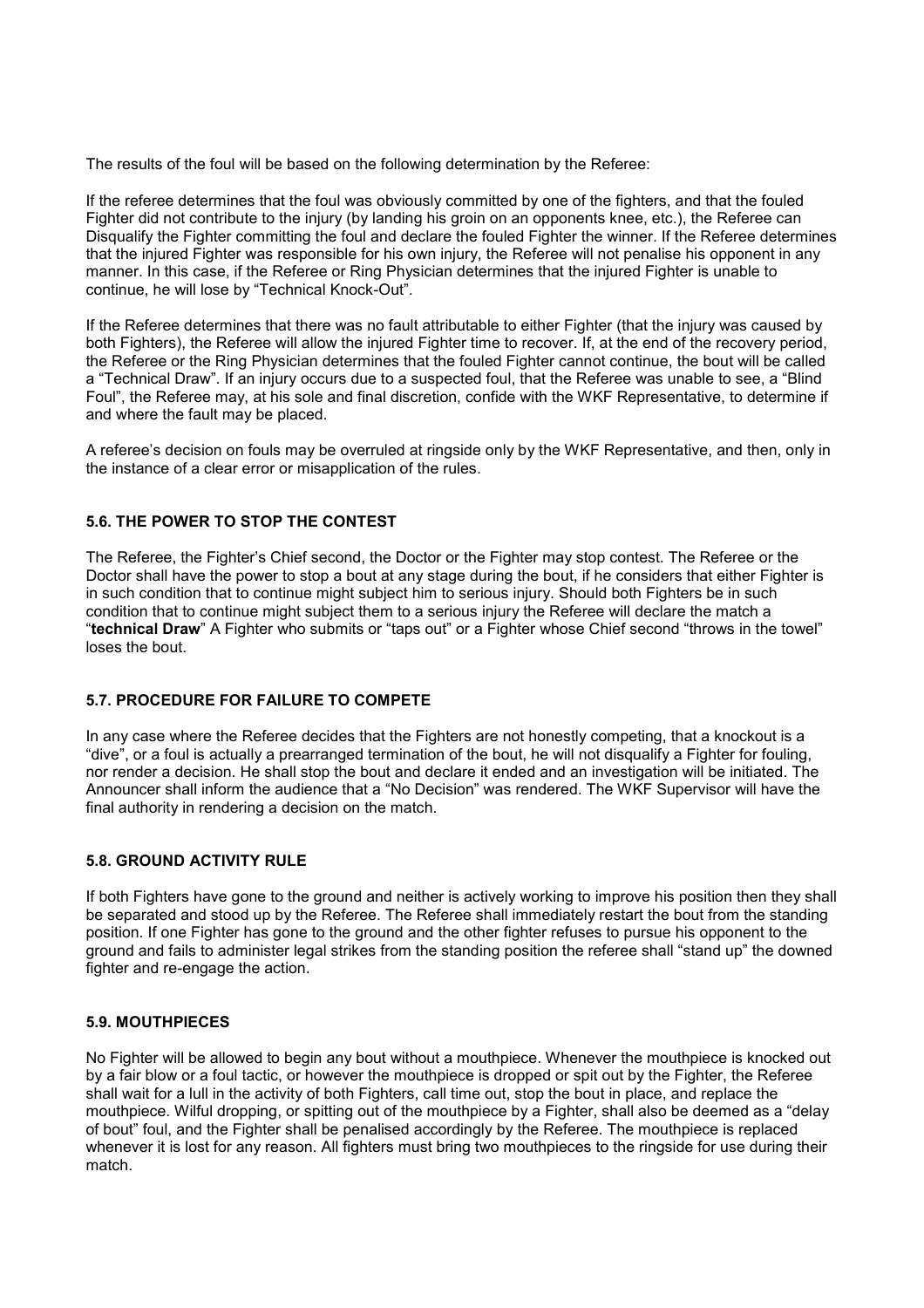# 6.0 Physical Examinations and Safety Regulations

#### 6.1. PHYSICAL EXAMINATION AND FEES

The attending Physician will have a suitable place or room in which to make his examinations. His fees shall include temporary or emergency treatment to any injured Fighter in the arena or dressing room. The fees for such examination shall be borne by the Promoter. The Physician to be retained must have been the recipient of an M.D. or D.O. degree, or recognized international equivalent.

#### 6.2. TIME AND EXAMINATION

A thorough physical and eye examination will be given to each Fighter by the attending physician at the time of weigh-in, unless otherwise specified by WKF Local Commission.

#### 6.3. EXAMINATION ORDERED BY THE WKF

Any Fighter who participates in an WKF sanctioned event, may, at the request of the WKF Representative, be required to submit to a pre-fight or post-fight blood and/or urine examination for foreign substance. Any Fighter who refuses to submit to the examination will be immediately suspended for a length of time as specified by the WKF, and will be subject to disciplinary action.

#### 6.4. REJECTIONS AND REPORTS

Should any Fighter examined prove unfit for competition, the Fighter must be rejected, and an immediate report of the fact made to the Promoter and the WKF Representative. The examining Physician will, one hour before the start of any event, clarify in writing to the WKF Representative that the Fighters are in good physical condition.

#### 6.5. REPORTS OF ILLNESS

Whenever a Fighter, because of injury or illness, is unable to take part in a bout for which he is under contract, he or his Manager must immediately report the fact to the WKF. The Fighter will then submit to an examination by a Physician designated by the WKF. The examination fee of the physician is to be paid by the Fighter, or the Promoter, if the latter requests an examination.

#### 6.6. CONTINUOUS PRESENCE OF PHYSICIAN AND EMERGENCY MOBILE UNIT

At least one licensed Physician, possessing an M.D. or equivalent degree, and one standby emergency mobile unit with appropriate personnel and equipment, all approved in advance by the WKF, must be in attendance at all WKF sanctioned events. The use of two Physicians at ringside is strongly recommended. The mobile unit must include a full range of resuscitative equipment and be parked inside or adjacent to an entrance of the building hosting the event. The Physician(s) must sit at immediate ringside throughout the duration of the bouts. A stretcher (backboard and neck brace) and oxygen tank, and containers of "instant ice", should be readily available at ringside.

No bout will be allowed to proceed unless the Physician is in his seat. The Physician shall not leave until after the decision in the final bout. He shall be prepared to assist if any serious emergency arises, and will render temporary or emergency treatments for cuts or minor injuries sustained by the Fighters.

Under no circumstances are the Fighters Seconds permitted to enter the ring, or to attend to a Fighter in any manner whatsoever, during the course of a bout (outside of the rest periods). The ringside Physician can inspect and injury, but not render treatment to an injured Fighter during the course of a fight.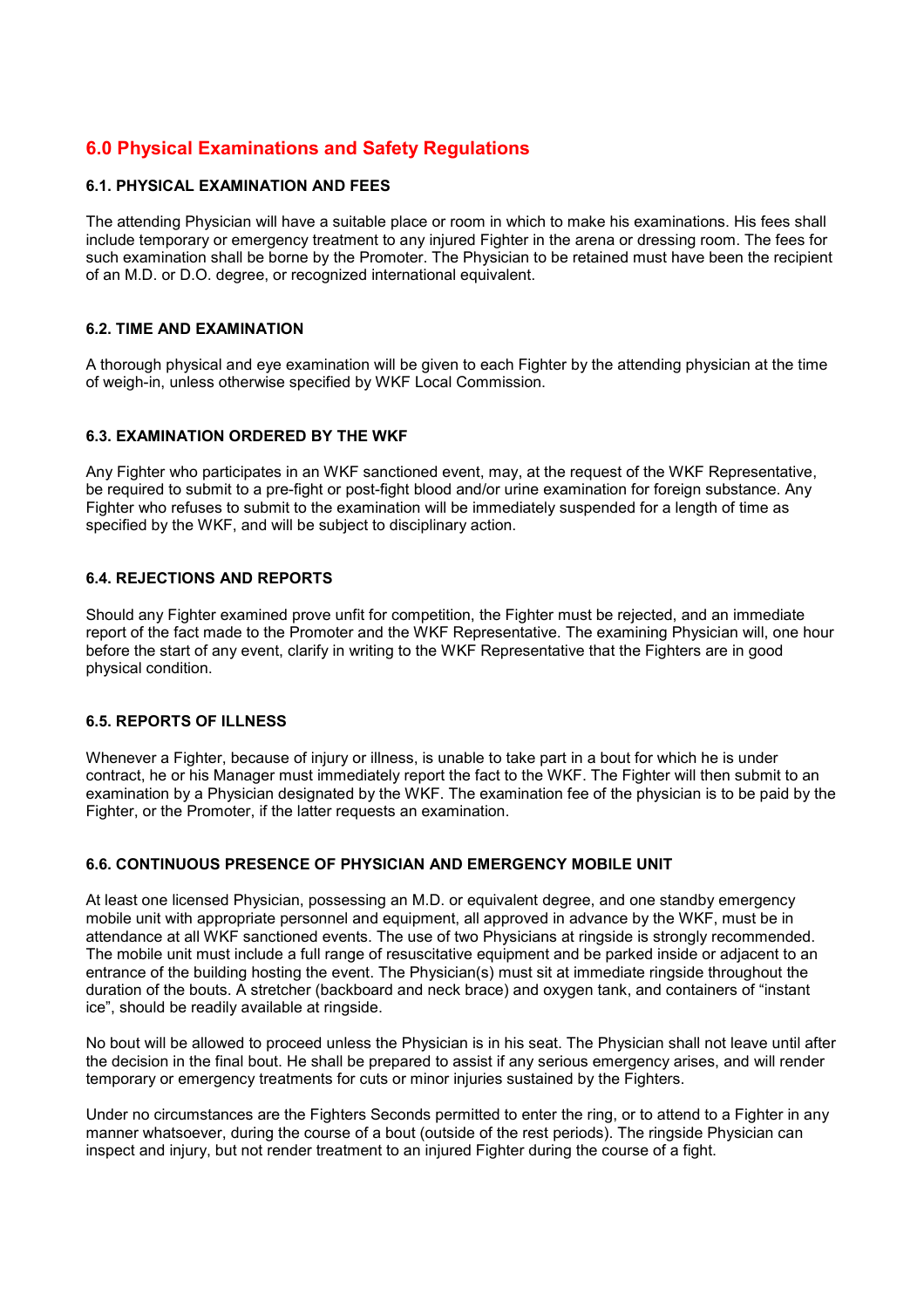#### 6.7. REPORT OF INJURY

All attending Physicians must report all cases in which the Fighters have been injured during a bout, or have applied for medical aid after an event. If a Fighter has suffered a knockout, or any other severe injuries whether in or out of the ring, and whether or not connected with WKF, and has on such account been treated by his personal Physician or has been hospitalised, he and his Manager must promptly submit to the WKF a full report from such Physician or hospital.

#### 6.8. FIGHTERS KNOCKED OUT

Fighters who have been knocked out will be kept lying down until they have recovered. When a fighter is knocked out, no one will touch him except the official ring Doctor / Physician, who will remove his mouthpiece and personally attends the fallen Fighter and issues such instructions as he sees fit to the Fighter's Handlers. If a Fighter suffers an injury, has been knocked out, or has participated in an unusually punishing bout, or if a technical knockout decision has been rendered against him by the Referee, such Fighter will be placed on the ill and unavailable list for such period of time as may be recommended by any approved WKF Physician who may examine him. A Fighter who loses a bout by knockout will be suspended from competition by the WKF for a minimum of 30 days. A Fighter who loses a bout by technical knockout will be suspended for 30 days, or longer, if substantial head or body trauma was involved.

#### 6.9. SUSPENSION FOR DISABILITY

Any Fighter rejected by an examining Physician will be suspended until it is shown that he is fit for further competition. Any Fighter suspended for 30 or more days for his medical protection, or suspended for a hard fight will take the same examination as required for the eligibility physical, except as directed by the WKF.

The physician may require any other procedure, including an electroencephalogram, if indicated.

#### 6.10. ADMINISTRATION OR USE OF DRUGS

Use by a Fighter of any of the substances listed as illegal by the American Association of Boxing Commissions, or any other illegal drugs, will result in disqualification from his bout, and fines and suspension by the WKF Commissioner.

# 7.0 Ringside Officials and Duties.

#### 7.1. RINGSIDE OFFICIALS

A Referee, two Timekeepers, three Judges, an WKF Supervisor, a Physician, all approved by the WKF, will be employed at all WKF sanctioned WKF events. All WKF Officials must be WKF certified. The WKF will appoint to each event an WKF Representative who will be responsible for the assignment of the Officials. The WKF Representative will work with the Promoter in the assignment of the ringside Officials, but the final authority for the selection and appointment of all ringside Officials shall rest with the WKF Representative.

#### 7.2. TIMEKEEPER'S EQUIPMENT

The Promoter will guarantee that the necessary timekeeping equipment will be available whether via arrangements through the ring/cage provider or through the WKF representative.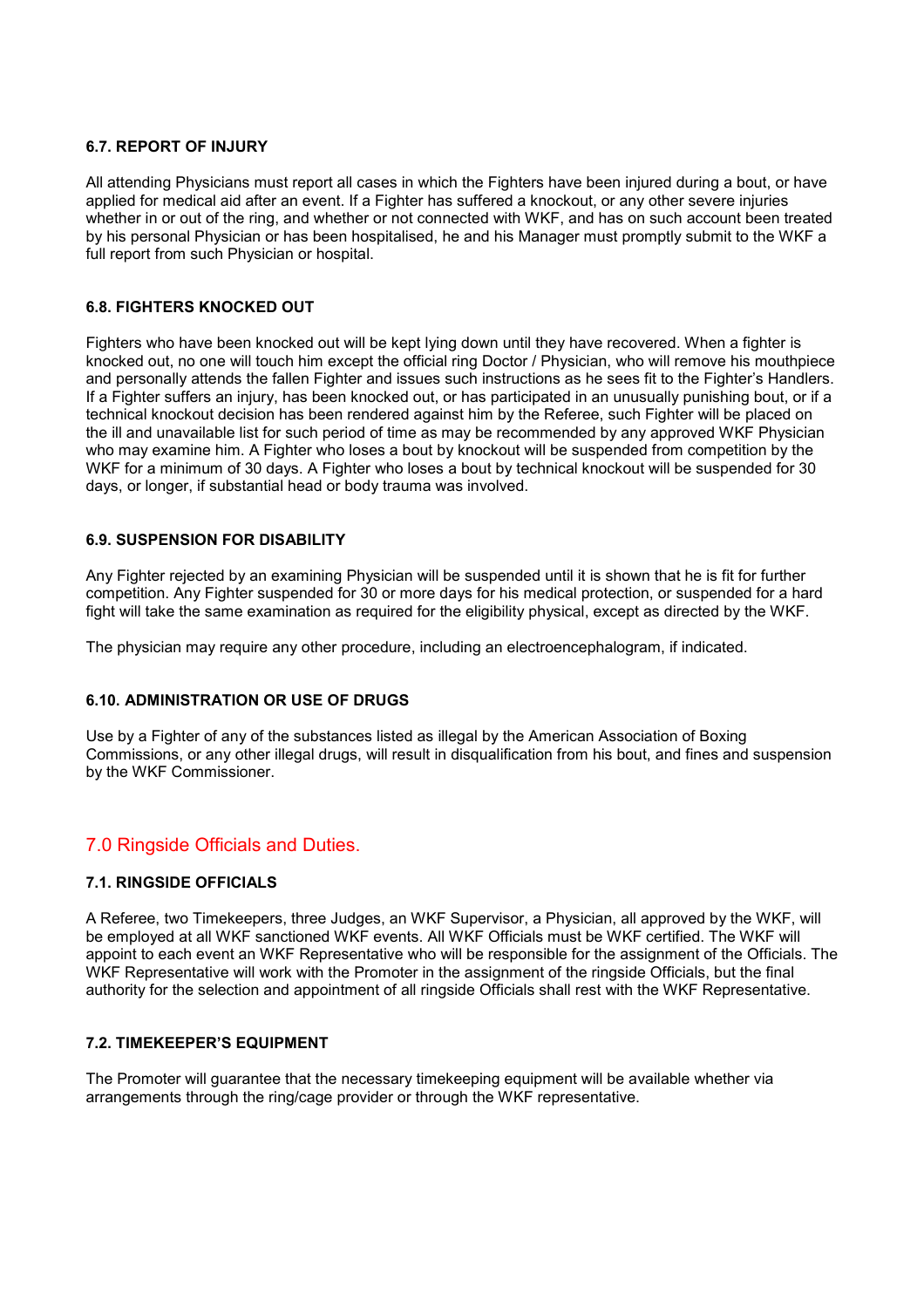#### 7.3. TIMEKEEPER'S DUTIES

The Timekeeper will keep the time during each bout, starting and stopping the official clock, for time-outs designated to him by the Referee.

#### 7.4. TYPES OF BOUT RESULTS:

Submission by: Tap Out Verbal tap out

TKO by:

Referee stops bout Ringside Physician stops bout Corner stops bout

c) KO by:

Failure to rise from the canvas

d) Decision via score cards:

Unanimous - When all three Judges score the bout for the same contestant.

split decision - When two Judges score the bout for one contestant and one Judge scores for the opponent.

Majority - When two Judges score the bout for the same contestant and one Judge scores a draw.

disqualification, forfeit, technical draw, technical decision, no contest

#### 7.5. SCORING SYSTEM

Using the 10-Point Must Scoring System Judges are required to determine a winner of a bout that ends after the initial scheduled number of rounds have been completed. 10 points must be awarded to the winner of the round and nine points or less must be awarded to the loser, except for a rare even round, which is scored (10-10).

#### 7.6. CHANGE OF DECISION

A decision rendered at the termination of any bout is final, and cannot be changed unless the WKF Representative at the event, or subsequently the WKF Commissioner, determines that any one of the following occurred:

There was collusion affecting the results of any bout.

There was a clear violation of the rules or regulation governing WKF bouts which affected the result of any bout.

A judge mixed up the corners.

If the WKF Supervisor or Commissioner determines that any of the above occurred with regard to any bout, then the decision rendered shall be changed as the WKF Representative or Commissioner may direct.